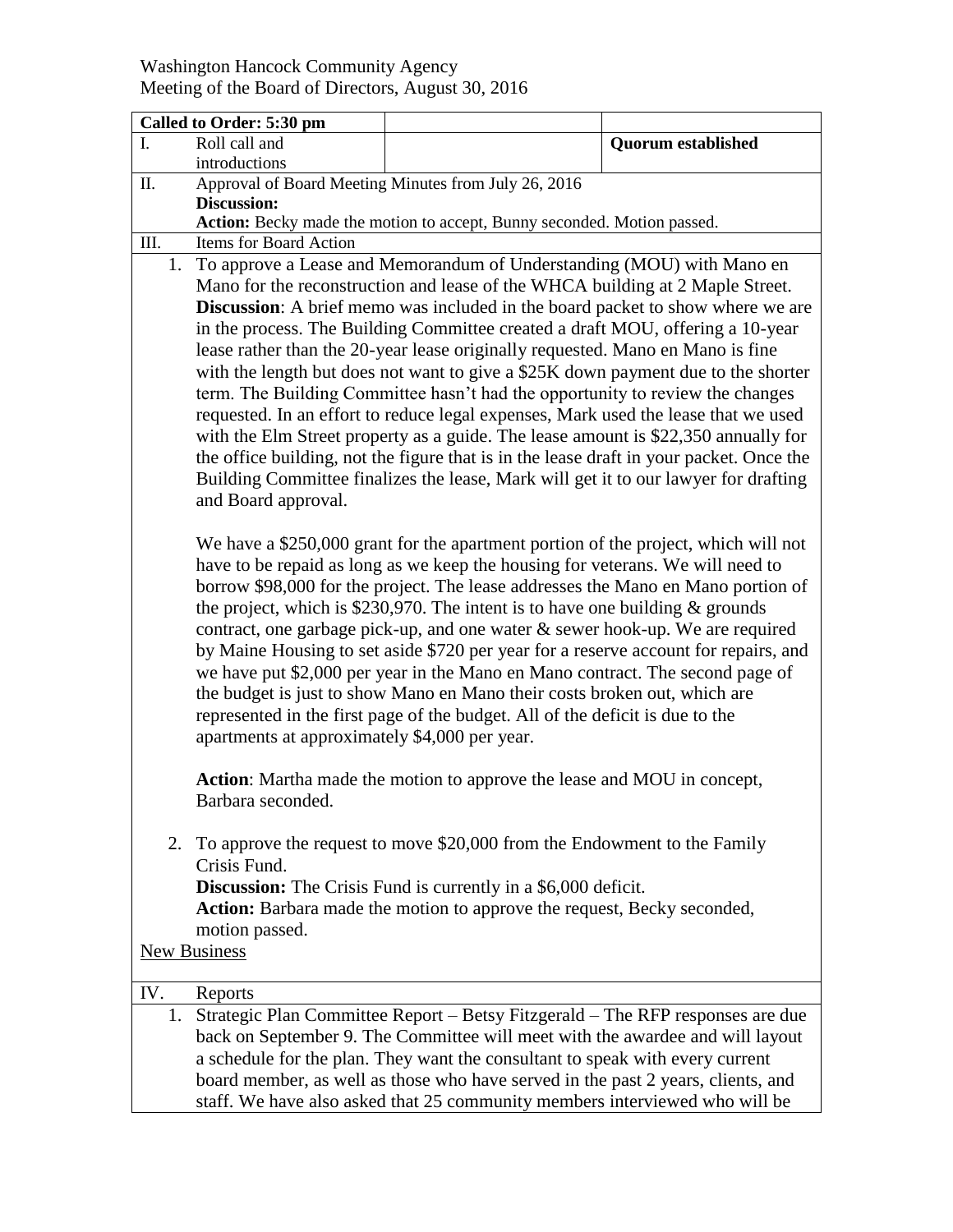recommended by the Agency. Please let Mark know if you have anyone. There may be a special Board meeting to meet with the consultant, but Betsy is not certain of that yet.

- 2. Building Committee Presentation Brent Hartford The Committee will be meeting in the next 2-3 weeks. Mano en Mano's Board meets on September 7 to discuss and approve the plan. Board meetings will need to be relocated during the construction.
- 3. Foreclosure Counseling Presentation Jenny Reese/Bobbi Harris The position is Mortgage Delinquency & Default Resolution Counselor. Jenny handed out an information sheet and business cards. Jenny is working to get HUD Housing certified so that we can get additional funding for more foreclosure counseling dollars, as well as first time homebuyer classes. She reports monthly to the Bureau of Consumer Credit Protection. This service is as a result of the Attorney General's office asking CAP Agencies to run this program. We received \$75K for the program. Jenny started the program from scratch, and has had clients going since mid-July. Outreach to the banks is next as a means to get more referrals. We are not allowed to give legal advice, and a list of references has been compiled for legal services for clients. This program is not based on income. Once the lender has been notified that the client is working with a foreclosure counselor, the lender has to stop all foreclosure proceedings.
- 4. Development Committee's Report Barbara Clark Friendship Cottage raised \$13K towards the new van, which was purchased last week. The School Backpack program is in full swing, with Sharrie spearheading it. There are 45 children so far and several community partners. The Bucket has raised \$2,935. The Community Picnics are coming up. There is a Flash! In the Pans concert on Labor Day at 7:30 for Everybody Eats. They will be playing in the Re-Store parking lot next to Jordan's Snack Bar. At Home is having a tennis tournament in September as well as a quilt raffle. The Ellsworth American is going to feature our  $50<sup>th</sup>$  in their September  $29<sup>th</sup>$  edition.
- 5. President's Report Betsy Fitzgerald Thank you Bobbi for dinner! There is a lot going on in the agency right now. Please stay involved. Betsy appreciates all that the Board members do.
- 6. Executive Directors Report Mark Green Please attend any community picnics you can. Lubec's invitations just went out today. CSBG is a budget that needs to be approved by the Board. We have been told that the budget forms are coming, but we have to get them back in a week. There will need to be an Executive Committee meeting to approve this due to the tight turnaround. The Board will be included in the emails, please feel free to participate. The approval from the EC will need to be ratified by the full Board at their next meeting. Mark thanked the Board for their discussion and participation in agency business. It looks like we are going to lose our Veteran's program. It currently comes through the Community Action Partnership, and we are sub-grantees. The VA does not like this set up and there has been push back from them over the course of the grants. We are looking into other ways to operate this type of program. Is there a large organization or corporation that might be willing to fund the project? If there is, it won't be immediate.